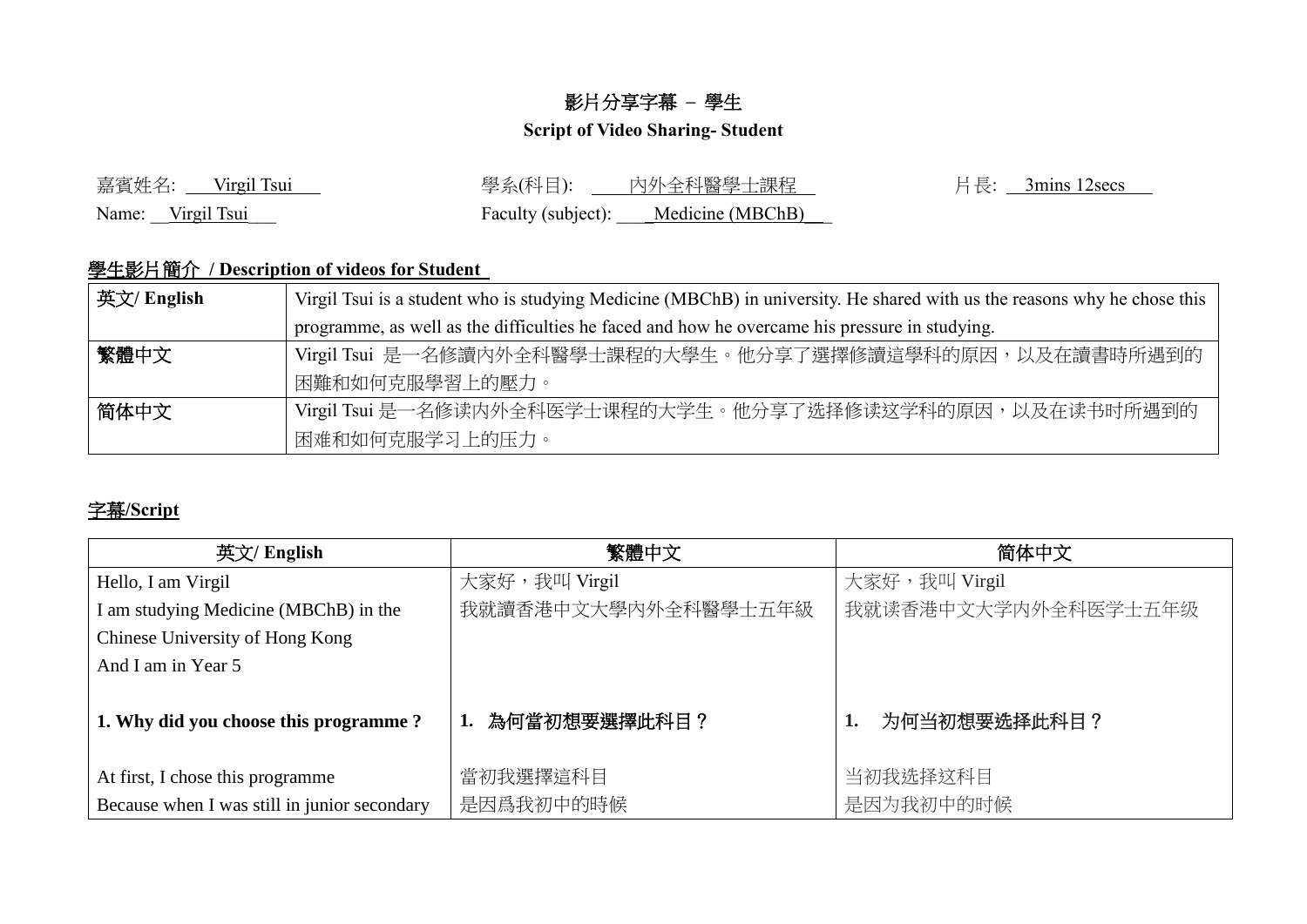| 英文/ English                                     | 繁體中文                     | 简体中文                     |
|-------------------------------------------------|--------------------------|--------------------------|
| I came into contact with healthcare industry    | 接觸了醫護這行業                 | 接触了医护这行业                 |
| Through work experience activities and          | 透過學校的一些工作體驗和義工活動         | 透过学校的一些工作体验和义工活动         |
| voluntary service                               | 當時參與了工作影子計劃              | 当时参与了工作影子计划              |
| Through a job shadowing programme               | 就覺得做醫護其實也蠻有趣             | 就觉得做医护其实也蛮有趣             |
| I realised that medical care was actually quite | 又可以幫助其他人                 | 又可以帮助其他人。                |
| interesting                                     | 所以我中四的時候就選了化學和生物         | 所以我中四的时候就选了化学和生物         |
| It could help the others as well                | 對這兩科也特別有興趣,              | 对这两科也特别有兴趣,              |
| So I chose to study chemistry and biology       | 所以之後也思考到底這兩科             | 所以之后也思考到底这两科             |
| As my electives when I was in Form 4            | 如何可以配合我的生涯規劃             | 如何可以配合我的生涯规划             |
| I was particularly interested in these two      | 最後我就選擇了內外全科醫學士           | 最后我就选择了内外全科医学士           |
| subjects                                        |                          |                          |
| So I started to think how the subjects could    |                          |                          |
| help me with my life planning                   |                          |                          |
| At last I chose Medicine (MBChB)                |                          |                          |
|                                                 |                          |                          |
| 2. What is the most challenging part of this    | 你認為這科目最具挑戰性的地方是甚麼?<br>2. | 你认为这科目最具挑战性的地方是什么?<br>2. |
| programme?                                      |                          |                          |
| The most challenging part of studying           | 讀內外全科醫學士最具挑戰性的地方         | 读内外全科医学士最具挑战性的地方         |
| Medicine (MBChB)                                | 就一定是它要熟讀的内容比較多           | 就一定是它要熟读的内容比较多           |
| Is definitely the heavy study content           | 因爲我覺得我們一年要讀的份量           | 因为我觉得我们一年要读的份量           |
| Since I think that the amount of content we     | 就好像再考一次中學文憑試一樣           | 就好像再考一次中学文凭试一样           |
| have to study in a year                         | 對於我們來説                   | 对于我们来说                   |
| Is just like having the HKDSE again             | 要在這麼短時間内背那麼多東西           | 要在这么短时间内背那么多东西           |
| It is a challenge for us to memorise            | 都是一個挑戰來的                 | 都是一个挑战来的                 |
| A lot of content in such a short period of time |                          |                          |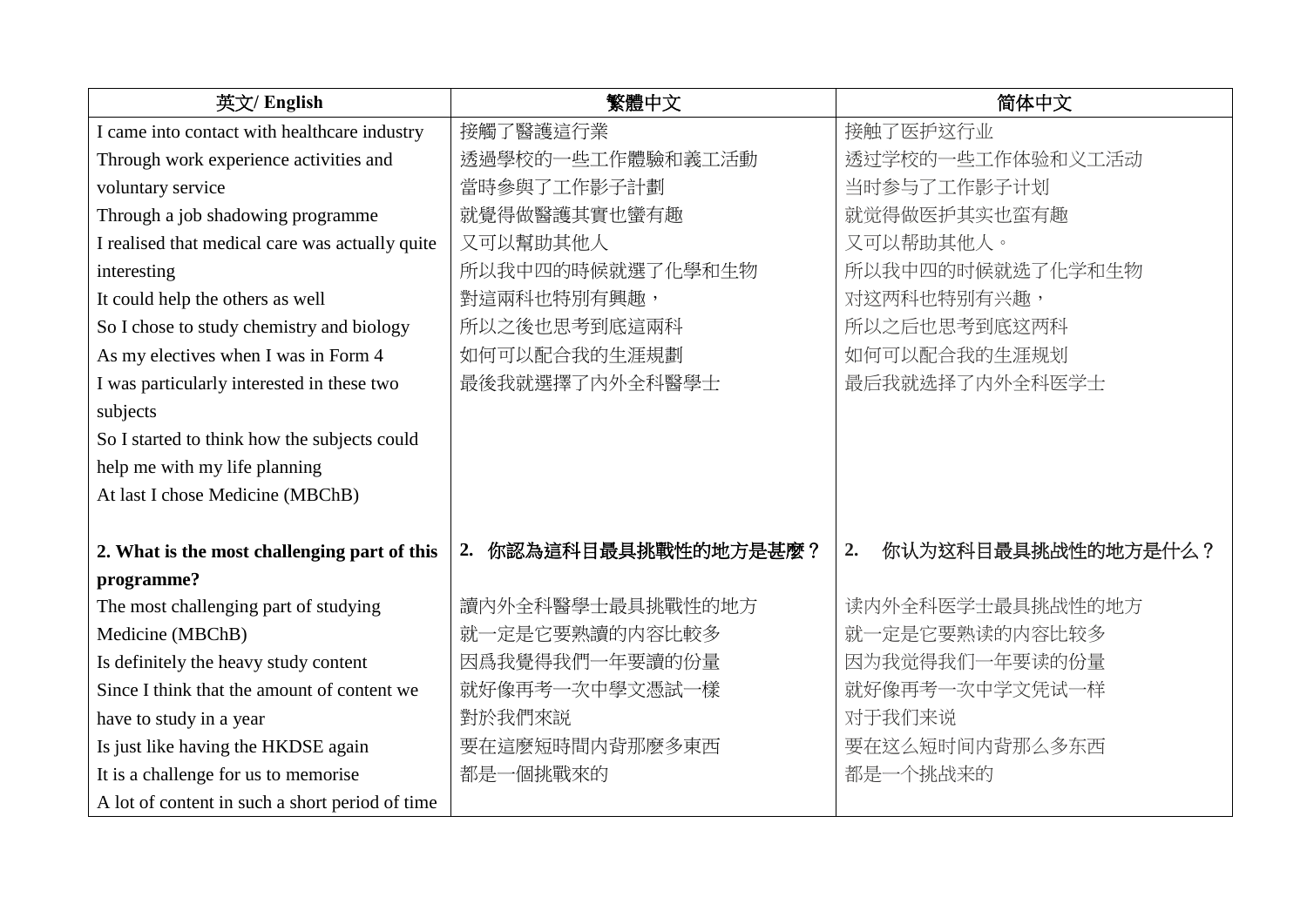| 英文/ English                                   | 繁體中文                  | 简体中文                  |
|-----------------------------------------------|-----------------------|-----------------------|
| The second challenge might be from            | 第二個挑戰可能是面對一些實習和臨床的挑   | 第二个挑战可能是面对一些实习和临床的挑战  |
| internship and dealing with clinical cases    | 戰                     |                       |
| As we were only required to study             | 因爲我們中學的時候多數只需讀書和背書    | 因为我们中学的时候多数只需读书和背书    |
| And memorise textbook contents in             | 其實我們大學首三年叫臨診前預備年      | 其实我们大学首三年叫临诊前预备年      |
| secondary school                              | 都是讀書方面比較多             | 都是读书方面比较多             |
| We called the first three years of university |                       |                       |
| life as preclinical years                     | 直到四年級的時候              | 直到四年级的时候              |
| During which we spent most of the time on     | 我們就要去醫院實習和            | 我们就要去医院实习和            |
| studying                                      | 學習一些考試的實用技能           | 学习一些考试的实用技能           |
| When we were in year 4                        | 這方面我們比較少接觸            | 这方面我们比较少接触            |
| We went to the hospital for internship        | 第一次去醫院實習都有相對的難度       | 第一次去医院实习都有相对的难度       |
| And learned some exam-related practical       | 怎樣把我們之前學過的東西套用在       | 怎样把我们之前学过的东西套用在       |
| skills                                        | 一些實用技巧和手勢上都是一種挑戰      | 一些实用技巧和手势上都是一种挑战      |
| We had little experience with this            |                       |                       |
| So it was rather difficult when we had our    |                       |                       |
| first internship                              |                       |                       |
| How we can apply the things we have learned   |                       |                       |
| into practice                                 |                       |                       |
| And how we can master our skills              |                       |                       |
| Are also challenging.                         |                       |                       |
|                                               |                       |                       |
| 3. Have you faced any pressure or hard        | 3. 在讀書的期間有沒有面對過哪些壓力或困 | 3. 在读书的期间有没有面对过哪些压力或困 |
| times during your studies? How will you       | 境?你會如何應對?             | 境?你会如何应对?             |
| overcome it?                                  |                       |                       |
| Having pressure in study is inevitable        | 讀書面對壓力是必然的            | 读书面对压力是必然的            |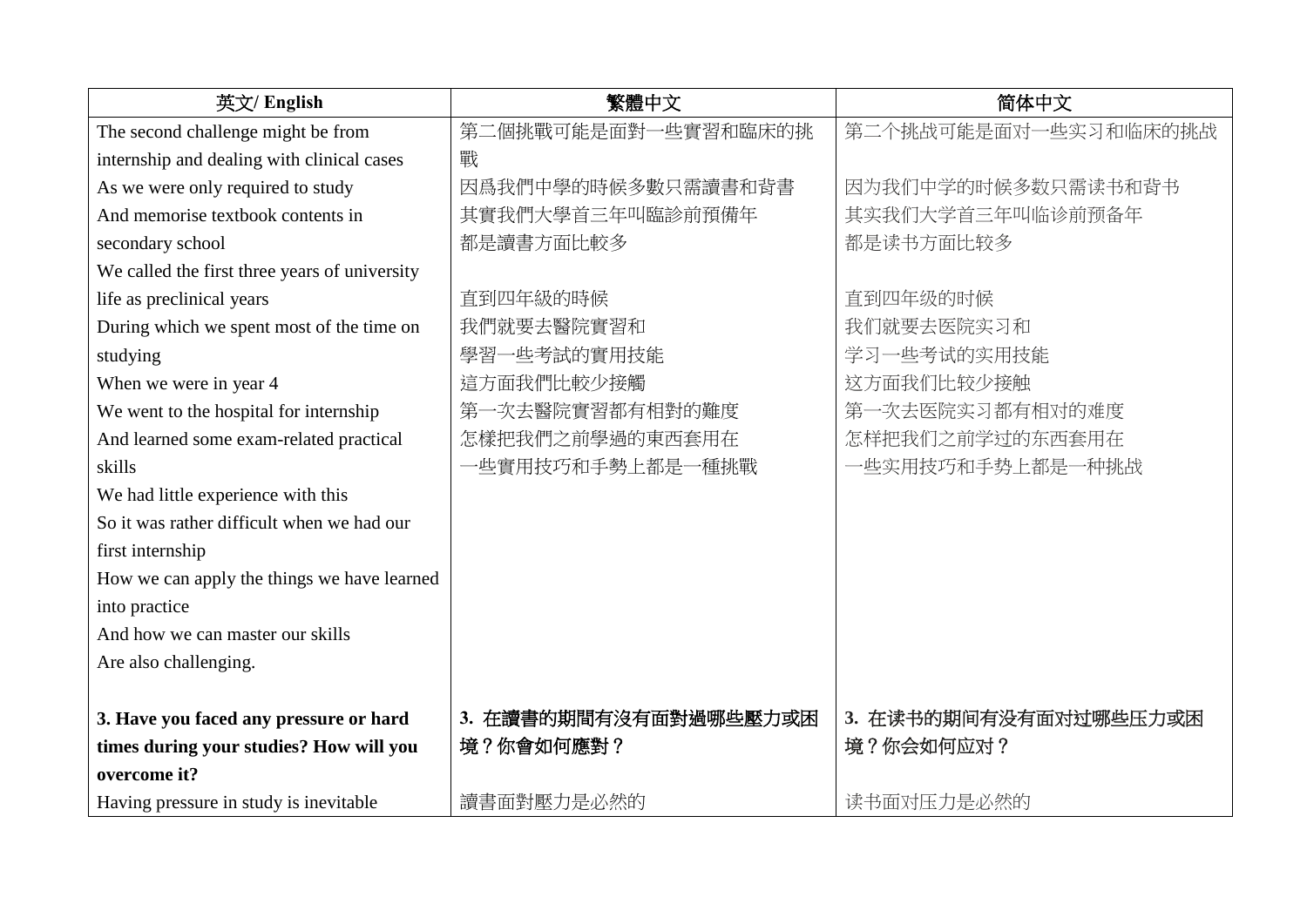| 英文/ English                                    | 繁體中文                | 简体中文                |
|------------------------------------------------|---------------------|---------------------|
| And within expectations                        | 也是預期之内的             | 也是预期之内的             |
| Choosing Medicine (MBChB), you expect to       | 因爲選了內外全科            | 因为选了内外全科            |
| study a lot of stuff                           | 也預計了讀書的内容比較多        | 也预计了读书的内容比较多        |
| Also, the clinical cases are quite challenging | 以及遇到臨床的病例都比較有挑戰性    | 以及遇到临床的病例都比较有挑战性    |
| There might not be enough time to study        | 學習上可能面對時間不夠         | 学习上可能面对时间不够         |
| To memorise many types of medicines            | 要在短時間内背很多藥名或一堆内容的壓力 | 要在短时间内背很多药名或一堆内容的压力 |
| And large amount of contents in a short        |                     |                     |
| period of time causes pressure                 | 要如何面對這些壓力呢          | 要如何面对这些压力呢          |
| How can we overcome this pressure?             | 第一我覺得是要吸收更多經驗       | 第一我觉得是要吸收更多经验       |
| The first thing is to gain more experience     | 見識得越多之後             | 见识得越多之后             |
| When you are more experienced                  | 你再遇到壓力,或者面對困境的時候    | 你再遇到压力,或者面对困境的时候    |
| You will handle your pressure or difficulties  | 你就會應付得輕鬆一點          | 你就会应付得轻松一点          |
| with ease                                      | 所以這幾年教授都不停地催促我們多做一點 | 所以这几年教授都不停地催促我们多做一点 |
| So we are kept being told to do more clinical  | 臨床考察                | 临床考察                |
| visits in these few years                      | 以及用更多臨床病例訓練我們       | 以及用更多临床病例训练我们       |
| And trained with more clinical cases           | 到時候遇到真實病人或特別的案例     | 到时候遇到真实病人或特别的案例     |
| So when we face real patients or special cases | 我們都能更容易地面對          | 我们都能更容易地面对          |
| We can handle them with ease                   |                     |                     |
|                                                | 第二個方法去面對讀書的壓力       | 第二个方法去面对读书的压力       |
| The second method to deal with study           | 就是要有好的時間管理          | 就是要有好的时间管理          |
| pressure                                       | 時間管理方面              | 时间管理方面              |
| Is to have good time management                | 我們很多時候都會自己編一些日程和時間表 | 我们很多时候都会自己编一些日程和时间表 |
| In terms of time management                    | 安排自己什麼時候複習          | 安排自己什么时候复习          |
| We often arrange our schedule with             | 什麼時候去實習             | 什么时候去实习             |
| timetables                                     | 有一個時間表去控制自己每天做的事    | 有一个时间表去控制自己每天做的事    |